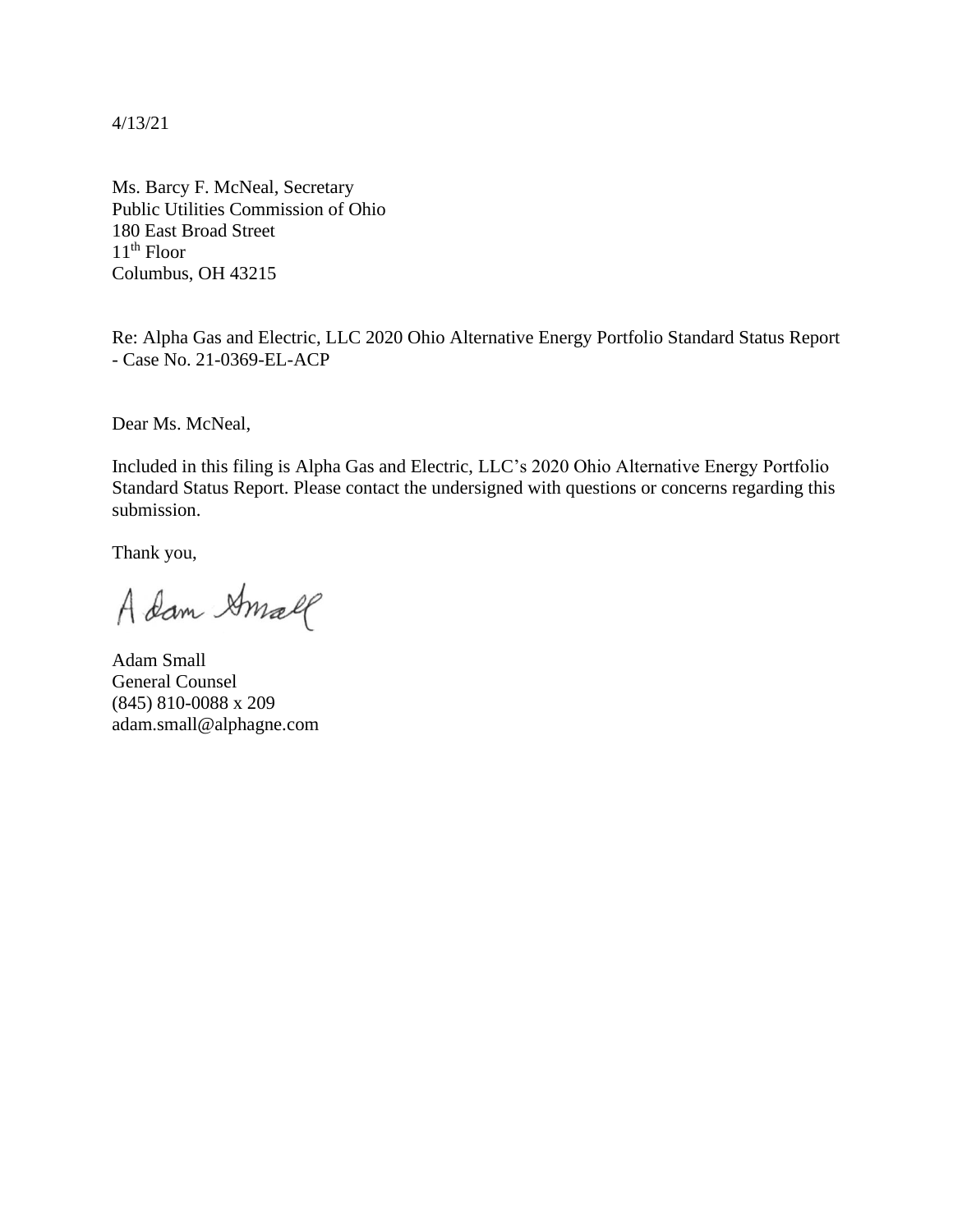

## **Staff's Template RPS Compliance Filing Report 2020 Compliance Year**

| <b>Company Name:</b><br>Case Number (i.e., XX-XXXX-EL-ACP):                                                                                                                                                              | Alpha Gas and Electric, LLC<br>21-0369-EL-ACP                              |  |  |  |  |
|--------------------------------------------------------------------------------------------------------------------------------------------------------------------------------------------------------------------------|----------------------------------------------------------------------------|--|--|--|--|
| Point of Contact for RPS Filing - Name:<br>Point of Contact for RPS Filing - Email:                                                                                                                                      | <b>Adam Small</b><br>adam.small@alphagne.com                               |  |  |  |  |
| Point of Contact for RPS Filing - Phone:                                                                                                                                                                                 | (845) 810-0088 x 209                                                       |  |  |  |  |
| Did the Company have Ohio retail electric sales in 2020?                                                                                                                                                                 | YES $\begin{pmatrix} 0 \end{pmatrix}$ NO $\begin{pmatrix} 1 \end{pmatrix}$ |  |  |  |  |
| If a CRES with sales in 2020, confirm the sales were conducted<br>either as a power marketer or retail generation provider (i.e., took<br>YES $\left( \bullet \right)$ NO $\left( \right)$<br>title to the electricity). |                                                                            |  |  |  |  |
| If this RPS report also addresses the compliance<br>obligation of an additional CRES Provider, list the<br>N/A<br>company(-ies). Otherwise, indicate N/A.                                                                |                                                                            |  |  |  |  |
| Note: If the Company indicated zero Ohio retail electric sales in 2020, it need not complete the                                                                                                                         |                                                                            |  |  |  |  |

*remainder of this form.*

**Annual RPS Compliance Status Report (refer to Ohio Adm.Code [4901:1-40-05\)](http://codes.ohio.gov/oac/4901:1-40-05v1)** 

**A. Baseline Determination**

**1. SELECT ONE: To determine its compliance baseline, is the Company proposing to use (a) the 3-year average method or (b) compliance year (2020) sales?**

**(a) 3-year average**

**(b) compliance year sales** (●) \_

**2. 3 Year Average Calculation** *(Note: years with zero sales should be excluded from calculation of average)*

| erwise, indicate N/A.                                                                                                           | N/A                                                                        |
|---------------------------------------------------------------------------------------------------------------------------------|----------------------------------------------------------------------------|
|                                                                                                                                 | ndicated zero Ohio retail electric sales in 2020, it need not complete the |
| iance Status Report (refer to Ohio Adm.Code <u>4901:1-40-05</u> )                                                               |                                                                            |
| ne Determination                                                                                                                |                                                                            |
| LECT ONE: To determine its compliance<br>ine, is the Company proposing to use (a)<br>year average method or (b) compliance year | (a) 3-year average                                                         |
| sales?                                                                                                                          | (b) compliance ye                                                          |
| from calculation of average)                                                                                                    | 3 Year Average Calculation (Note: years with zero sales should be excluded |
| Year                                                                                                                            | <b>Annual Sales (MWHs)</b>                                                 |
| 2017                                                                                                                            |                                                                            |
| 2018                                                                                                                            |                                                                            |
| 2019                                                                                                                            |                                                                            |

**3. Compliance year (2020) sales in MWHs:**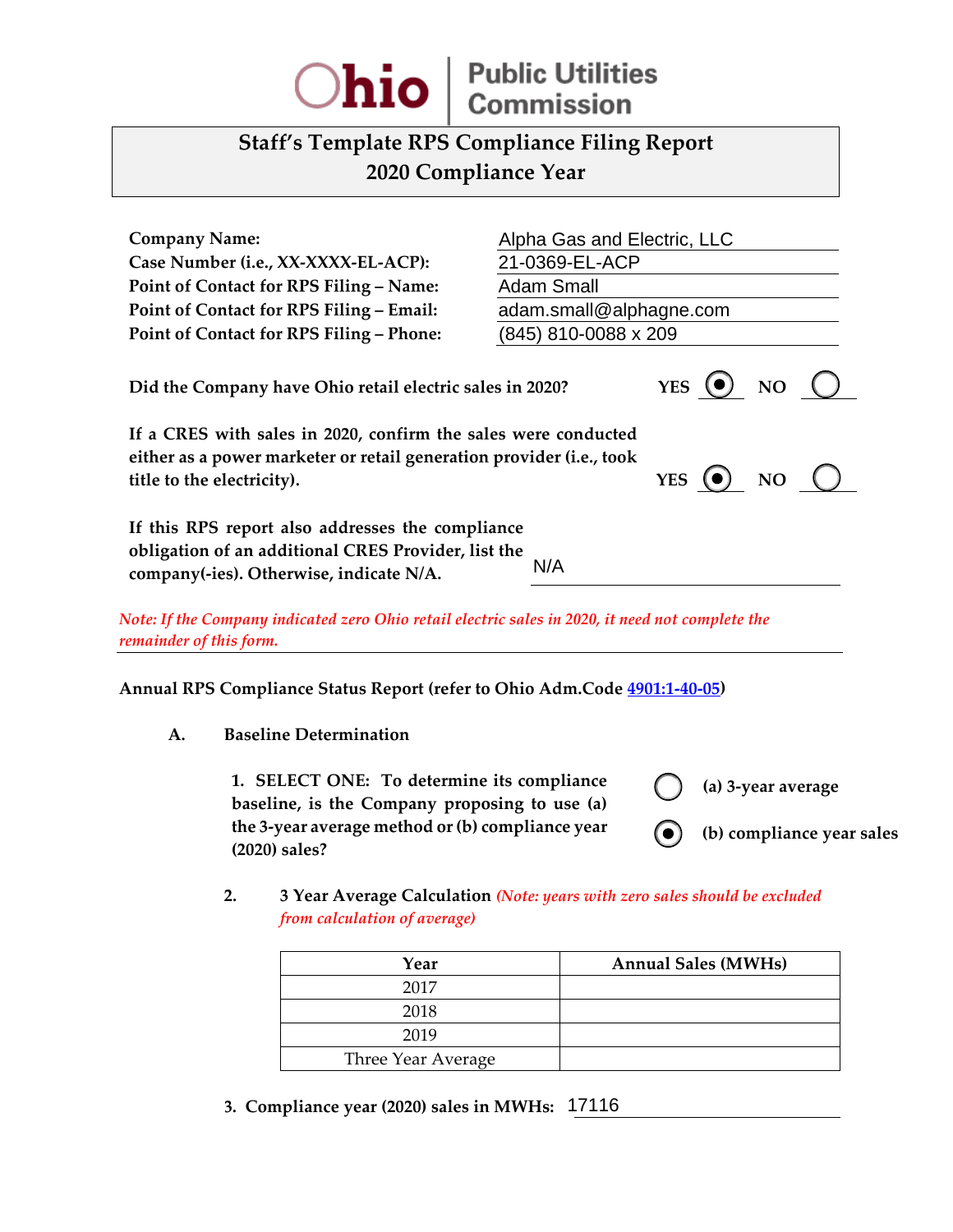**4. Source of reported sales volumes:**

**5. Does the Company's proposed baseline incorporate reductions to its annual sales volume(s) as a result of serving registered self-assessing purchasers? (Refer to ORC [4928.644\)](http://codes.ohio.gov/orc/4928.644v1)**

 $YES$  **(e)** NO

**B. Compliance Obligation for 2020**

|           | <b>Required Quantity</b> | <b>Retired Quantity</b> | Tracking System(s)  |
|-----------|--------------------------|-------------------------|---------------------|
| Renewable | 941                      | 941                     | <b>PJM-EIS GATS</b> |

*Note: multiply the proposed baseline by the statutory benchmark to determine the Required Quantity, with the product rounded to the nearest whole number.*

**C. If the Company had a compliance deficiency or compliance excess in a previous year(s) that was rolled forward, describe how that has been incorporated within this filing. Otherwise, indicate N/A.**

N/A

- **D. Complete and file Staff's compliance worksheet along with filing report.**
- **E. If the Company is proposing to pay an alternative compliance payment for all** or part of its 2020 compliance obligation, enter that amount here: \$0 \_\_\_\_\_\_\_\_\_ **Pursuant to Ohio Adm.Code [4901:1-40-08,](http://codes.ohio.gov/oac/4901:1-40-08v1) the obligation is rounded up to the next MWh in the event of a compliance payment.**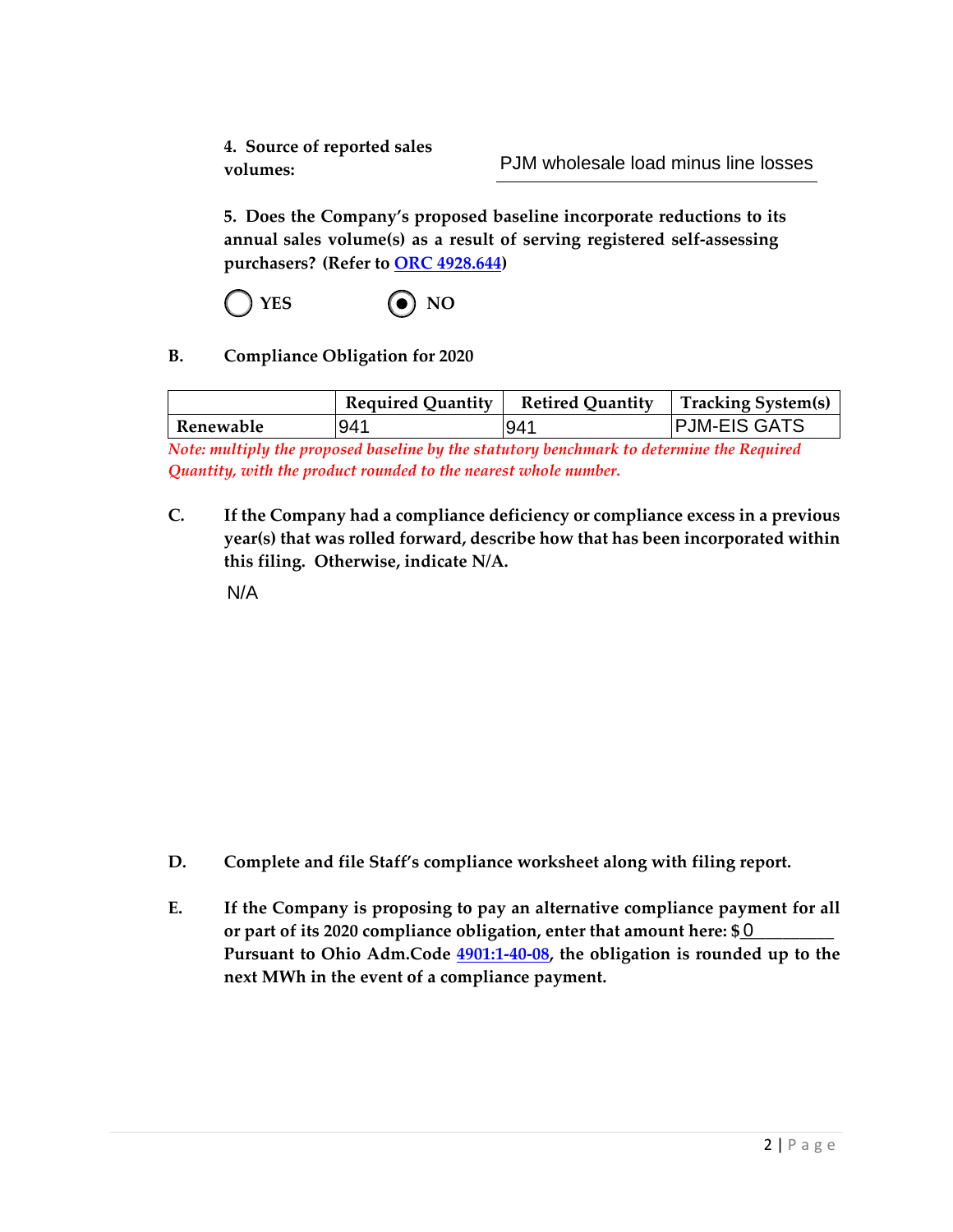**F. Is the Company seeking compliance relief related to its 2020 RPS compliance obligations under the 3% cost provision in ORC [4928.64\(C\)\(3\)?](http://codes.ohio.gov/orc/4928.64) Indicate Yes or No.**  $Yes$  **(a)** No

**If "No" and a CRES Provider, proceed to Question G. If "Yes" and/or an EDU, indicate the Company's percent status using the calculation methodology detailed in Ohio Adm.Code [4901:1-40-07\(B\).](http://codes.ohio.gov/oac/4901:1-40-07v1) \_\_\_\_\_\_\_\_\_\_**

**G. Describe any perceived impediments to achieving compliance with the required benchmarks, as well as suggestions for addressing any such impediments.**

N/A

**H. RPS Administration: Please describe any non-legislative suggestions the Company may have to make the administration of the Ohio RPS more effective and efficient. Additional communications, enhancements to the [RPS webpage,](http://www.puco.ohio.gov/puco/index.cfm/industry-information/industry-topics/ohioe28099s-renewable-and-advanced-energy-portfolio-standard/#sthash.7y6ldoLk.dpbs) etc.**

No suggestions at this time.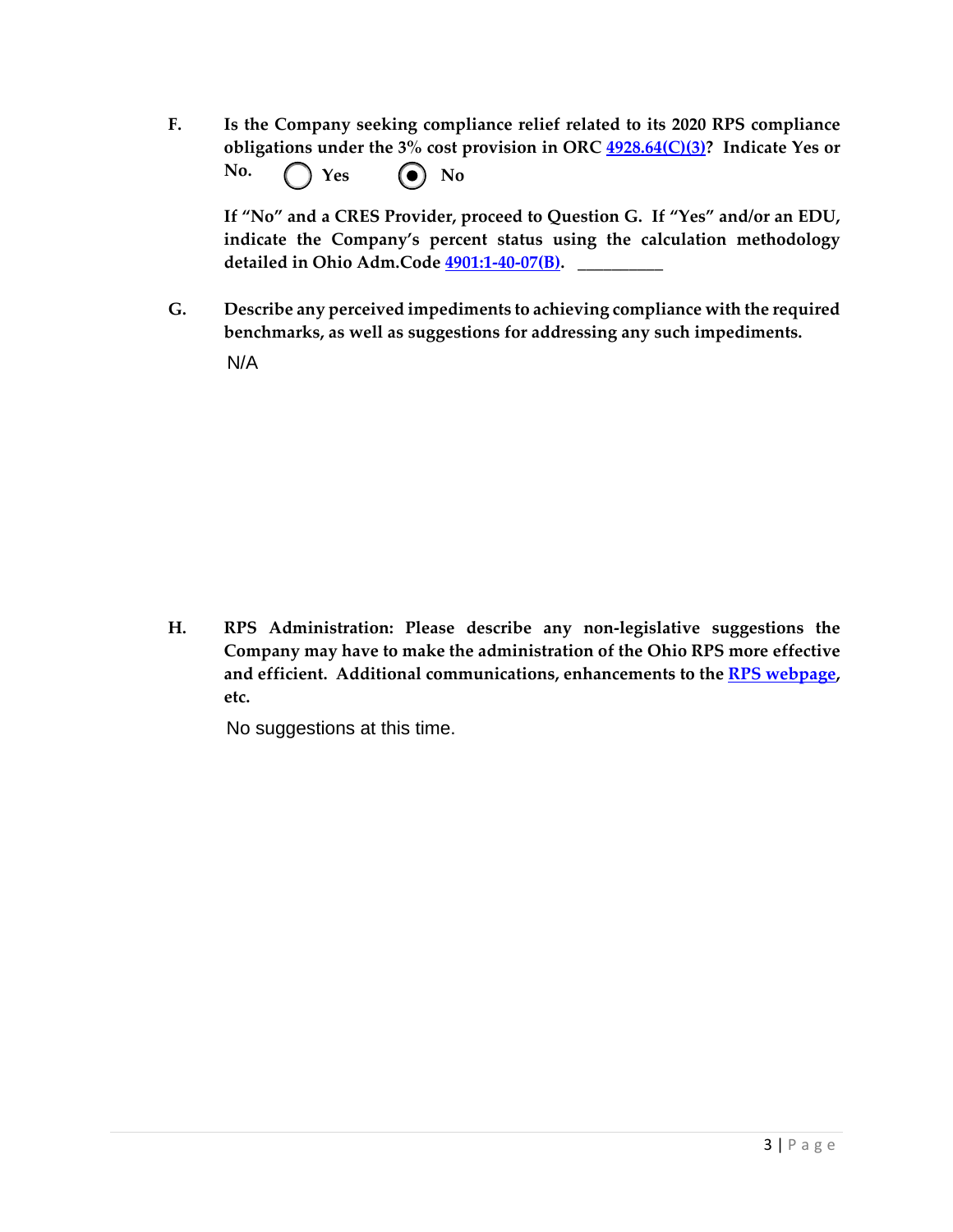|       | <b>Compliance Plan Status Report for Compliance Year 2020</b><br><b>Summary Sheet</b> |                                |                                                                                                                                         |                                |  |  |  |  |  |
|-------|---------------------------------------------------------------------------------------|--------------------------------|-----------------------------------------------------------------------------------------------------------------------------------------|--------------------------------|--|--|--|--|--|
|       | Sales<br>Unadjusted (MWHs)                                                            | Proposed<br>Adjustments (MWHs) | <b>Sales</b><br>Adjusted (MWHs)                                                                                                         | Source of<br>Sales Volume Data |  |  |  |  |  |
| 2017  | $\mathbf{0}$                                                                          | $\mathbf 0$                    | 0                                                                                                                                       | (A)                            |  |  |  |  |  |
| 2018  | 0                                                                                     | $\mathbf 0$                    | $\pmb{0}$                                                                                                                               | (B)                            |  |  |  |  |  |
| 2019  | $\mathbf{0}$                                                                          | $\mathbf{0}$                   | $\mathbf 0$                                                                                                                             | (C)                            |  |  |  |  |  |
|       | <b>Baseline for 2020 Compliance Obligation (MWHs)</b>                                 |                                | 17,116                                                                                                                                  | $(D) = AvgABC$                 |  |  |  |  |  |
|       |                                                                                       |                                | (Note: If using 2020 sales as your baseline, insert that figure in cell I14 and indicate in cell K16 if 2020 sales are adjusted or not. | i.e., Not Adjusted             |  |  |  |  |  |
|       |                                                                                       |                                |                                                                                                                                         |                                |  |  |  |  |  |
| 5.50% | 2020 Statutory Compliance Obligation                                                  |                                |                                                                                                                                         |                                |  |  |  |  |  |
|       | 2020 Total Renewable Benchmark                                                        |                                | 5.50%                                                                                                                                   | (E)                            |  |  |  |  |  |
|       | Per ORC 4928.64(B)(2)                                                                 |                                |                                                                                                                                         |                                |  |  |  |  |  |
|       | 2020 Compliance Obligation                                                            |                                |                                                                                                                                         |                                |  |  |  |  |  |
|       | RECs/S-RECs Needed for Compliance                                                     |                                | 941                                                                                                                                     | $(F) = (D) * (E)$              |  |  |  |  |  |
|       |                                                                                       |                                |                                                                                                                                         |                                |  |  |  |  |  |
|       | Carry-Over from Previous Year(s), if applicable                                       |                                |                                                                                                                                         |                                |  |  |  |  |  |
|       | (G)                                                                                   |                                |                                                                                                                                         |                                |  |  |  |  |  |
|       |                                                                                       |                                |                                                                                                                                         |                                |  |  |  |  |  |
|       | <b>Total 2020 Compliance Obligations</b><br>RECs/S-RECs Needed for Compliance         |                                | 941                                                                                                                                     |                                |  |  |  |  |  |
|       | $(H) = (F) + (G)$                                                                     |                                |                                                                                                                                         |                                |  |  |  |  |  |
|       |                                                                                       |                                |                                                                                                                                         |                                |  |  |  |  |  |
|       | 2020 Retirements (Per GATS and/or MRETS Data)<br>RECs/S-RECs                          |                                | 941                                                                                                                                     |                                |  |  |  |  |  |
|       |                                                                                       |                                |                                                                                                                                         | (1)                            |  |  |  |  |  |
|       | Under Compliance in 2020, if applicable                                               |                                |                                                                                                                                         |                                |  |  |  |  |  |
|       | RECs/S-RECs                                                                           |                                |                                                                                                                                         | $(J) = (H) - (I)$              |  |  |  |  |  |
|       |                                                                                       |                                |                                                                                                                                         |                                |  |  |  |  |  |
|       | 2020 Alternative Compliance Payments                                                  |                                |                                                                                                                                         |                                |  |  |  |  |  |
|       | Per REC (Case 20-0163-EL-ACP)                                                         |                                | \$53.49                                                                                                                                 | (K)                            |  |  |  |  |  |
|       |                                                                                       |                                |                                                                                                                                         |                                |  |  |  |  |  |
|       | 2020 Payments, if applicable (* See note below)                                       |                                |                                                                                                                                         |                                |  |  |  |  |  |
|       | Total                                                                                 |                                | \$0.00                                                                                                                                  | $(L) = (J) * (K)$              |  |  |  |  |  |

*This compliance worksheet was developed by Staff for internal review purposes. However, it may be useful for your company in preparation of its RPS annual compliance status report for the 2020 compliance year. Your company is not required to include this form in its filing, but that is an option. If using this form, your company should insert data in the blue shaded boxes (as applicable). The remaining cells should auto-calculate. However, you should still independently verify the accuracy of the calculations. If the Company is proposing to pay an alternative compliance payment, please refer to OAC 4901:1-40-08 regarding the rounding of obligations. Questions concerning this worksheet can be addressed to Stuart.Siegfried@puco.ohio.gov*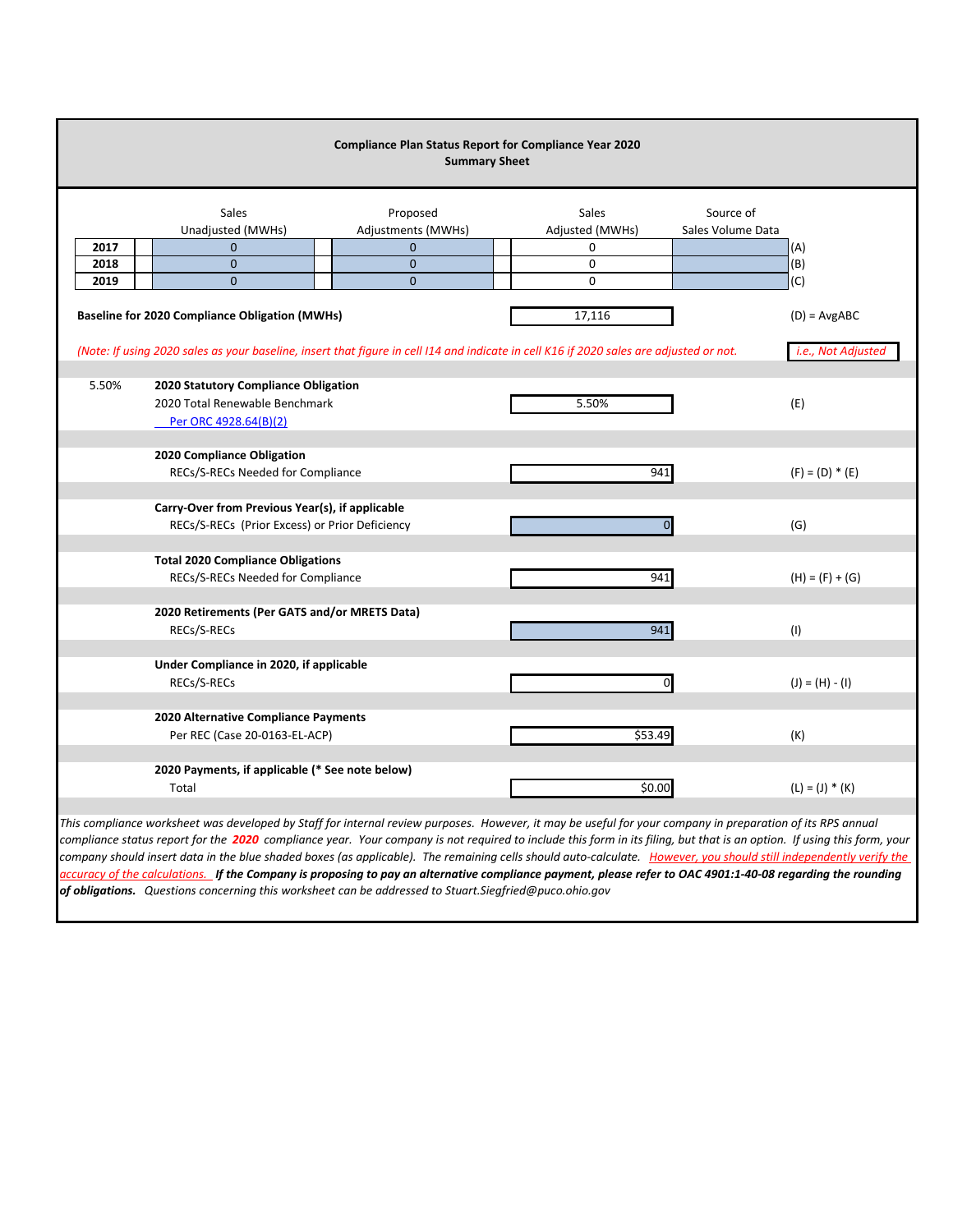## Alpha Gas and Electric, LLC - My RPS Compliance - OH - Jan 2020 - Dec 2020

| Account<br>Name                     | Subaccount<br>Name | Zone<br>Name | $\overline{\text{GATS}}$ RPS<br>Load | Load     | Delete | Total<br>Generation<br>for<br>Subaccount | OH       | <b>OH</b><br>Solar Renewable | Total<br>Certificates<br>Used<br>for<br><b>RPS</b> |
|-------------------------------------|--------------------|--------------|--------------------------------------|----------|--------|------------------------------------------|----------|------------------------------|----------------------------------------------------|
| Alpha Gas and Electric, LLC Default |                    | AEP Ohio     | 3,361                                |          |        | 941                                      | 100      | 841                          | 941                                                |
| Alpha Gas and Electric, LLC Default |                    | <b>DAY</b>   | 1,970                                |          |        | $\theta$                                 | $\theta$ | $\theta$                     | $\theta$                                           |
| Alpha Gas and Electric, LLC Default |                    | <b>DEOK</b>  | 7.949                                |          |        | $\theta$                                 | $\theta$ | $\theta$                     | $\overline{0}$                                     |
| Alpha Gas and Electric, LLC Default |                    | <b>FEOH</b>  | 5,233                                |          |        | $\theta$                                 | $\theta$ | $\Omega$                     | $\vert$ 0                                          |
| Total                               |                    |              | 18,513                               | $\theta$ |        | 941                                      | 100      | 841                          | 941                                                |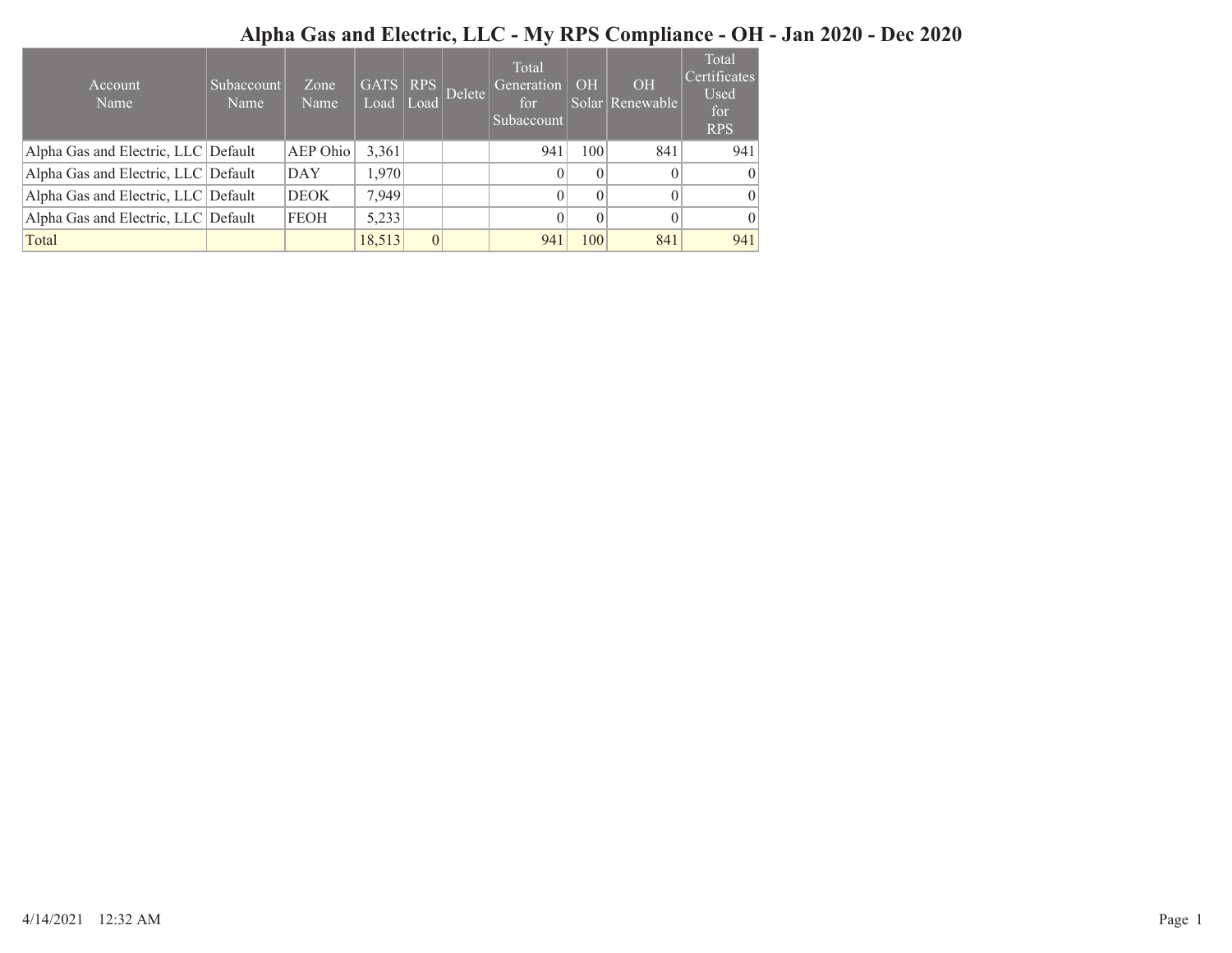## Alpha Gas and Electric, LLC - Subaccount Details - OH - Jan 2020 - Dec 2020

| Subaccount<br>Name | Zone<br>Name | Month/<br>Year | Unit<br>ID                 | Facility<br>Name                                                 |           | Fuel<br>State Type | Certificate<br>Serial<br><b>Numbers</b> | Quantity | <b>State</b><br>Certification<br>Number | OH<br>Solar |
|--------------------|--------------|----------------|----------------------------|------------------------------------------------------------------|-----------|--------------------|-----------------------------------------|----------|-----------------------------------------|-------------|
| Default            |              |                | AEP Ohio 07/2020 NON127392 | E.W. Brown Solar Facility - E.W. Brown Solar Facility $ KY $ SUN |           |                    | $ 7849662 - 572$ to 671                 |          | $100 16$ -SPV-KY-GATS-0322              | Yes         |
| Default            |              |                |                            | AEP Ohio   05/2018   MSET89504101   AEP SUMMERSVILLE 1-2 H - 1   | <b>WV</b> |                    | $ WAT $ 4379737 - 32999 to 33549        |          | 551 09-HYD-WV-GATS-0082                 |             |
| Default            |              |                | AEP Ohio 12/2020 NON294018 | Settlers Trail Wind Farm - Settlers Trail Wind Farm              | IL        |                    | WND   8770241 - 39537 to 39826          |          | $290 20$ -WND-IL-GATS-0019              |             |
| Total              |              |                |                            |                                                                  |           |                    |                                         | 941      |                                         |             |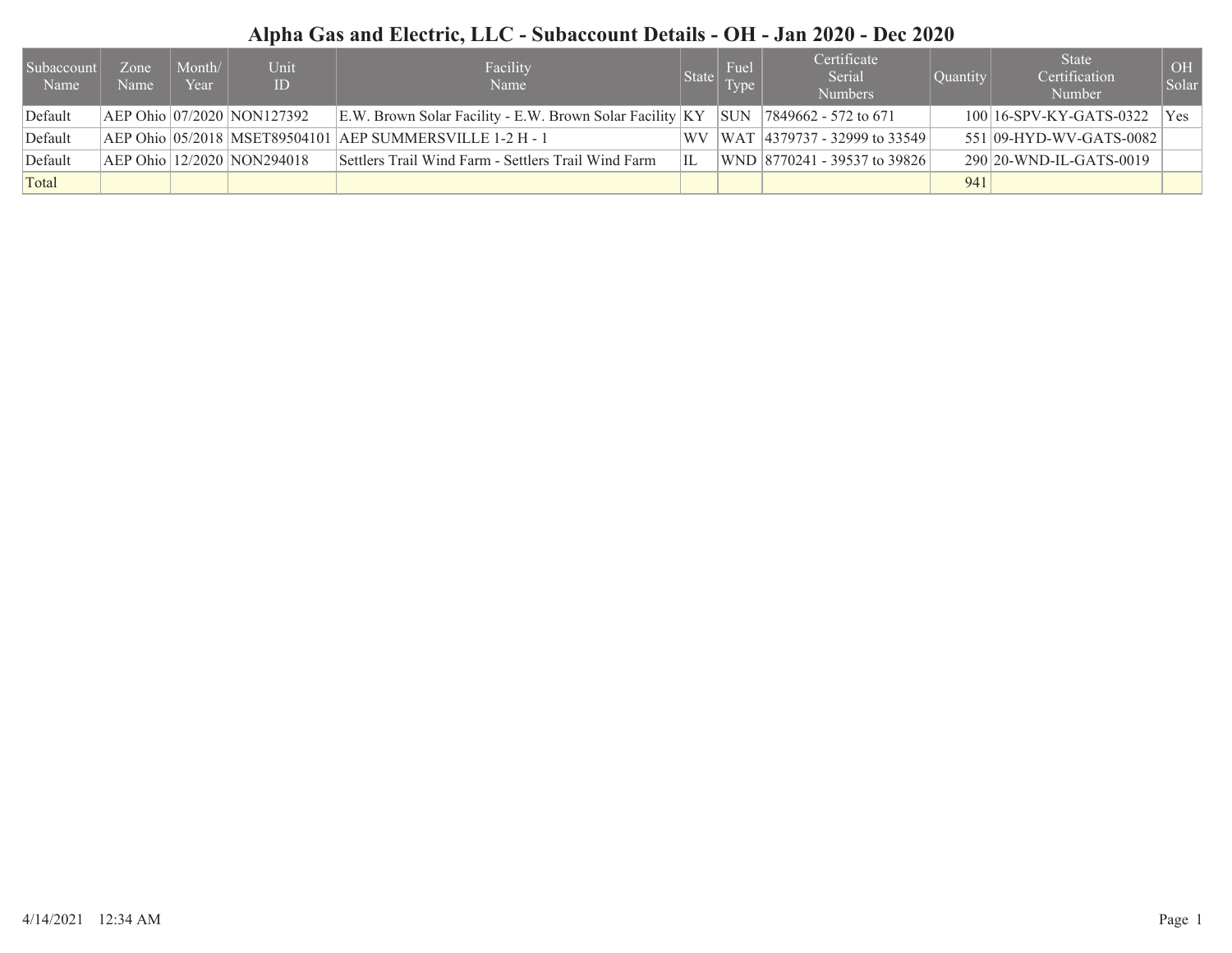## Alpha Gas and Electric, LLC - Subaccount Details - OH - Jan 2020 - Dec 2020

| OH<br>Renewable | <b>RPS</b> | <b>RPS</b>   | RPS<br>Price   Period | Deposit<br>Date |
|-----------------|------------|--------------|-----------------------|-----------------|
|                 | Yes.       | \$16.00 2020 |                       | 04/14/2021      |
| Yes             | <b>Yes</b> | \$16.00 2020 |                       | 04/14/2021      |
| Yes             | Yes.       | \$10.75 2020 |                       | 04/14/2021      |
|                 |            |              |                       |                 |